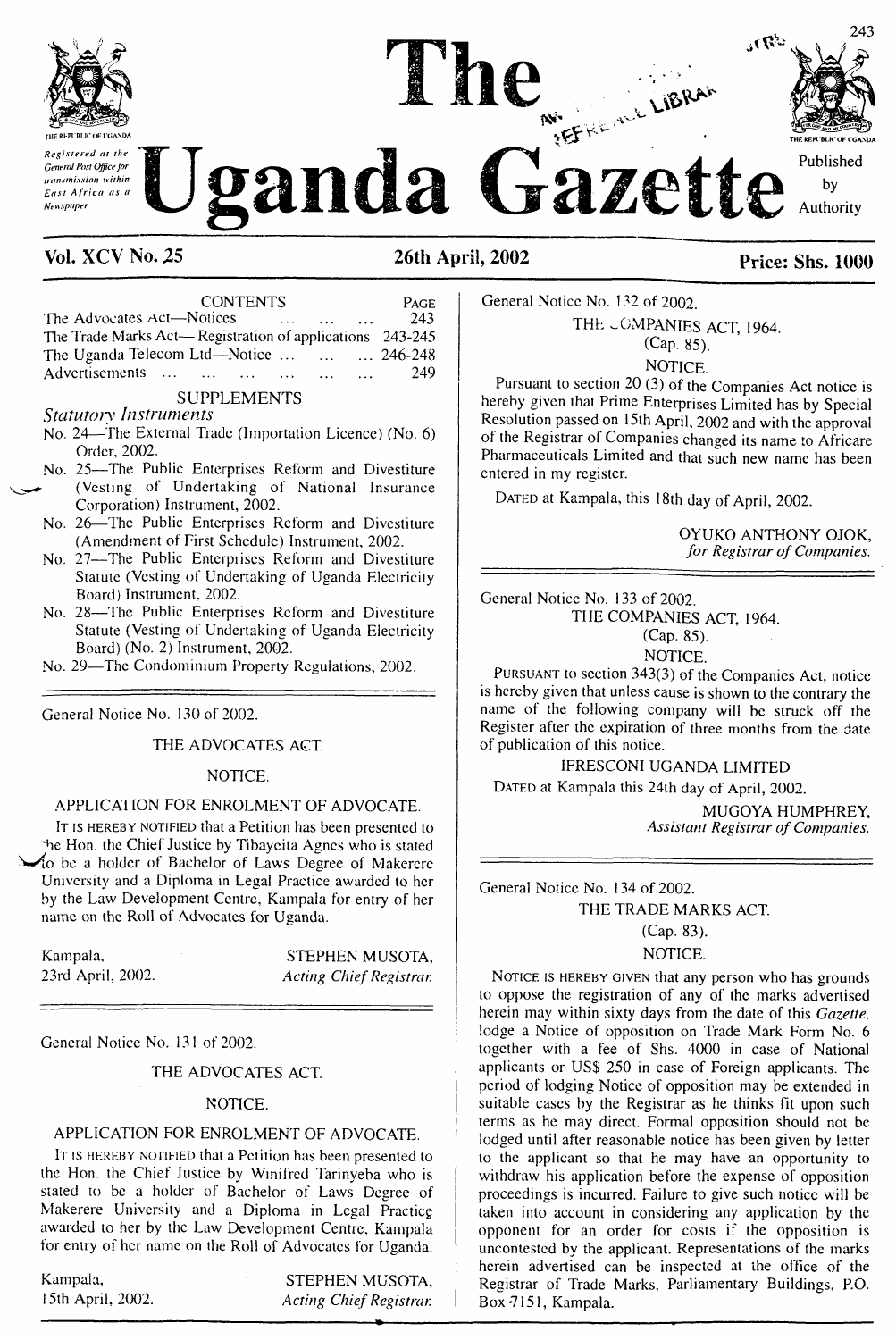



(59) (64)

(53)

- (57) *Nature of goods* Textiles and textile goods (not included in'other classes) including mosquito nets, covers.
- (73) *Name ofapplicant* Vestergaard Frandsen A/S a Danish Company.
- (77) *Address—* Haderslevvej 36 DK-6000 Kolding, Denmark.
- (74) C/o M/s. Mugerwa & Masembe Advocates, 3rd Floor, Diamond Trust Building, P.O. Box 7166, Kampala.
- (22) *Date offiling application—* <sup>1</sup>3th March, 2002.
- (21) Application No. 24486 in Part "A".



(54)



(59) (64)

(53)

- (57) *Nature of goods—* Pharmaceutical and veterinary preparations and substances as well as preparations for health care purposes; pharmaceutical preparations in galenic formulations and admnistration forms transdermal plasters, sticking plasters treated or impregnated with pharmaceutical active ingredients; diagnostic substances for medical purposes; X-ray contrast media for medical purposes; balsams for medical purposes; baby-food dietetic substances for medical purposes, medicines; tea and herb tea; restoratives for medical purposes; plasters, materials for dressings; disinfectants, antiseptics;medical hair shampoos and soaps.
- (73) *Name ofapplicant-* Mepha Ag.
- (77) *Address—* Dornacherstrasse 114, 4147, Acsch, Switzerland.
- (74) C/o M/s. Sengendo & Co. Advocates, P.O. Box 6914, Kampala.
- (22) *Date offiling application—* 23rd November, 2001.
- (21) Application No. 24283 in Part "A".
- (52) Class <sup>1</sup>
	- (54)



- (53)
- (59)
- (64*)Association—* To be associated with T.M No. 24280.
- (57) *Nature ofgoods* Industrial chemical products, mineral additives, calcium aluminates, chemical additives for concrete and cement, mold parting compounds, products for preserving and making impervious concrete and cement, binding agents for concretes,

anti-moisture masonry products, fire-resistant products, chemical reagents other than for medic or veterinary use, glues, primers or sizing agents.

- (73) *Name ofapplicant—* Lafarge.
- (77) *Address—* 61 Rue Des Belles Feuilles 75116, Paris, France.
- (74) C/o M/s. Sengendo & Co. Advocates, P.O. Box 6914, Kampala.
- (22) *Date offiling application—* 9th August, 2001.
- (21) Application No. 24285 in Part "A".
- (52) Class 19. (54)



(53) (59)

- (64) *Association—* To be associated with T.M No. 24282.
- (57) *Nature of goods* Non-metallic construction materials<br>materials and products for construction, products for construction, maintenance, restoration and renovation of buildings, permanent structures, of roadways and other/pathways and rolling surfaces and trafficways and all public works; nonmetallic transportable construction; cements, limes and other hydraulic binders, mortars, plasters, concretes, granulates and all cement-based and concrete based products, special cements, fumed silica cements, white cements, drilling cements, aluminous cements, ready-to-use concrete; refractory concrete, special concrete, ready-to-use mortar and dry mortar, granulates, alluvial materials, limestones or volcanic materials, sands, grits, gravel, sand-gravel mixtures, rock fill, synthetic granulates, coatings, facade coatings, ground-smoothing coatings, bituminous binders and coatings for road construction, tars, nonmetallic wall cladding, walls, non-metallic panels and beams for construction; plasterboards for walls, overlays, linings, ceilings, flat coatings and wear resisting layers; construction plasters for interior. coatings; plaster tiles or squares, special plasters, cement or sandstone pipes; insulating glasses.
- (73) *Name ofapplicant—* Lafarge.
- (77) *Address—* 61 Rue Des Belles Feuilles 75116, Paris, France.
- (74) C/o M/s. Sengendo & Co. Advocates, P.O. Box 6914, Kampala.
- (22) *Date offiling application—* 9th August, 2001.
- (21) Application No. 24808 in Part "A".
- (52) Class 16.

(54)

# **CHUMS**

- $(53)$ (59) (64)
- (57) *Nature ofgoods—*All goods specified in class 16.
- (73) *Name ofapplicant—* Uki (Uganda) Limited.
- (77) *Address—* P.O. Box 31304, Kampala.

(74)

(22) *Date offiling application—* 17th April, 2002.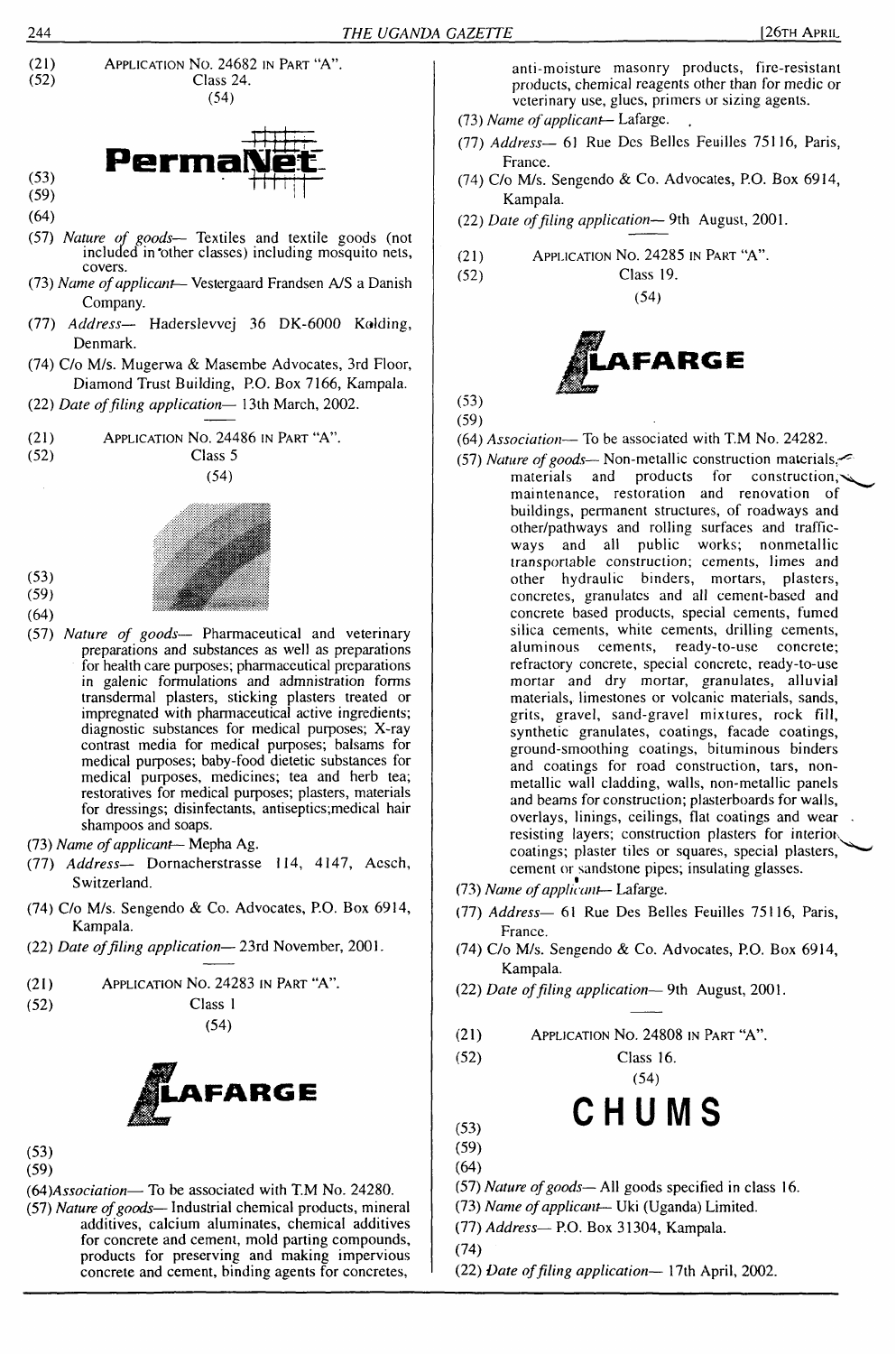(21) Application No. 24807 in Part "A".<br>(52) Class 3. Class 3. (54)

# **BABY'<sup>S</sup> DELIGHT**

- (53) *Disclaimer* Registration of this Trade mark shall gix e no right to the exclusive use of the word "BABY'S" or the word "DELIGHT' each separately and apart from the mark.
- (57) *Nature ofgoods—* All goods specified in class 3.
- (73) *Name ofapplicant—* Uki (Uganda) Limited.
- (77) *Address—* P.O. Box 31304, Kampala.
- (74)
- (22) *Date offiling application—* 17th April, 2002.
- (21) (52) Application No. 24817 in Part "A". Class 30.



BLUE BIRD

- (53)
- (59)
- (64)
- (57) *Nature ofgoods* All goods specified in class 30.
- (73) *Name ofapplicant-* Uki (Uganda) Limited.
- (77) *Address—* P.O. Box 31304, Kampala.
- (74)

(22) *Date offiling application—* 22nd April, 2002.

- (21) Application No. B741 in Part "B".
- 

(52) Class 33. (54)



- (53) *Disclaimer*—Registration of this Trade mark shall give no right to the exclusive use of the words 'THE NATURAL TASTE", "UGANDA", "BANANA BREW" "NATURAL SPIRIT' except as represented.
- (59) *Association—* To be associated with T.M Nos. B738 and B739.
- (64)
- (57) *Nature ofgoods—* Alcoholic Beverages.
- (73) *Name ofapplicant-* Uganda Liqueurs Limited.
- (77) *Address—* P.O. Box <sup>1</sup>5128, Kampala.
- (74)
- (22) *Date offiling application—* 16th April, 2002.
- (21) Application No. 24797 in Part "A". (52) Class 32.
	- (54)

# **SUNERGY**

- (53) (59)
- (64)
- (57) *Nature ofgoods—* Beers; mineral and aerated waters and other non-alcoholic drinks; fruit drinks and fruit juices; syneps and other preparations for making beverages.
- (73) *Namp ofapplicant-* The Sunrider Corporation.
- (77) *Address—* Sunrider International 1625 Abalone Avenue, Torrance, California 90501, USA.
- (74) C/o M/s. Magezi, Ibale & Co. Advocates, P.O. Box 10969, Kampala.
- (22) *Date offiling application—* 5th April, 2002.
- (21) Application No. 24796 in Part "A".
- (52) Class 29.

# (54) **SUNERGY**

- (53)
- (59)
- (64)
- (57) *Nature of goods* Preserved, dried and cooked and otherwise processed fruits and vegetables; jellies, jams; fruit sauces; edible oils and fats.
- (73) *Name ofapplicant—* The Sunrider Corporation.
- (77) *Address—* Sunrider International 1625 Abalone Avenue, Torrance, California 90501, USA.
- (74) C/o M/s. Magezi, Ibale & Co. Advocates, P.O. Box 10969, Kampala.
- (22) *Date offding application—* 5th April, 2002.
- (21) Application No. 24795 in Part "A".

(52) Class 5.

(54)

# **SUNERGY**

- (53) (59)
- (64)
- (57) *Nature of goods* Dietetic and nutritional substances and supplements included in this class; dietary fibre; medicinal herbs; herbal preparations, foods and beverages and preparations for making such beverages, all for medicinal use; vitamins; mouth drops and lozenges.
- (73) *Name ofapplicant-* The Sunrider Corporation.
- (77) *Address—* Sunrider International 1625 Abalone Avenue, Torrance, California 90501, USA.
- (74) C/o M/s. Magezi, Ibale & Co. Advocates, P.O. Box 10969, Kampala.
- (22) *Date offding application—* 5th April, 2002.

Kampala, RITA BBANGA-BUKENYA (MRS),<br>23rd April, 2002. Assistant Registrar of Trade Marks. 23rd April, 2002. *Assistant Registrar ofTrade Marks.*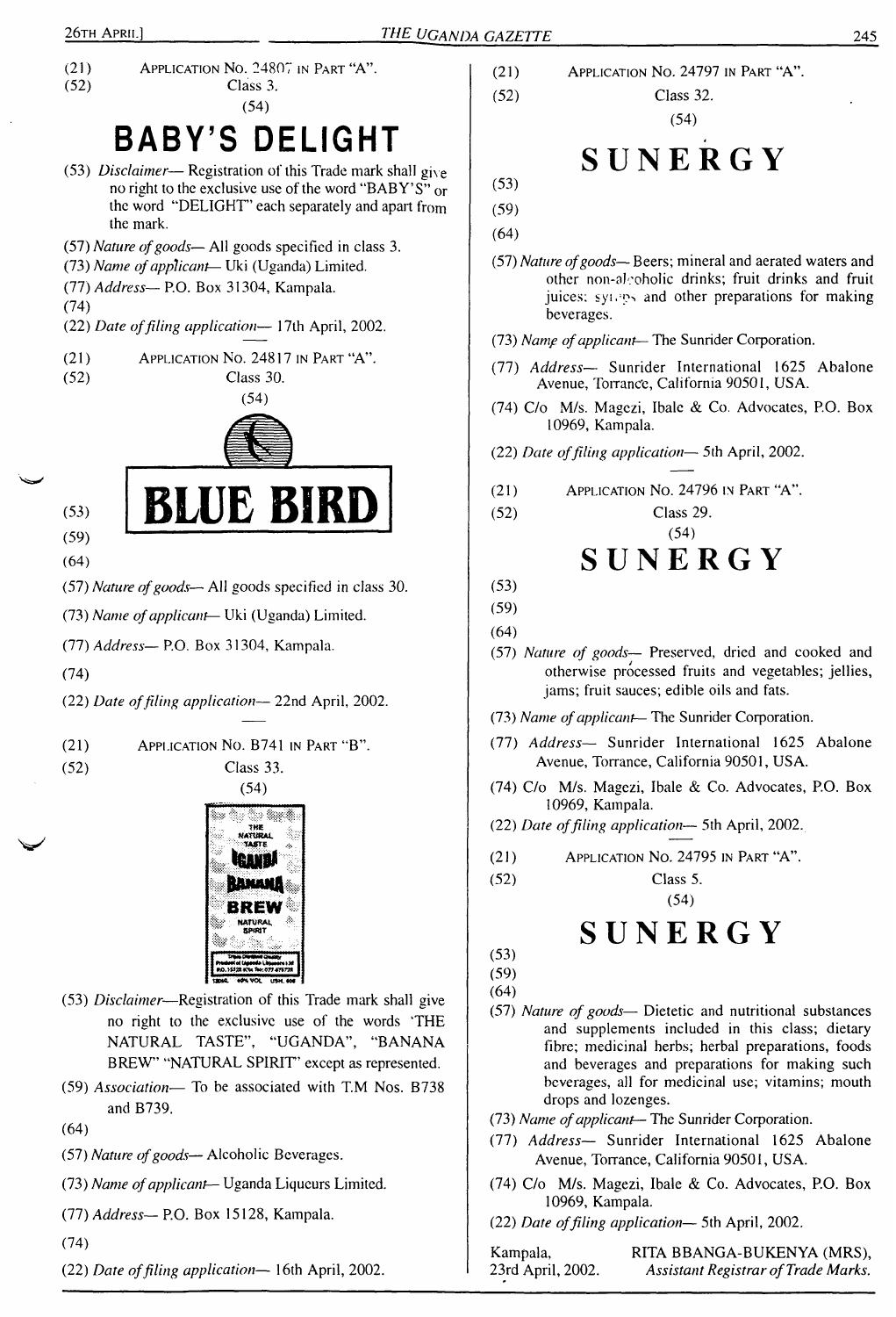# **THE UGANDA TELECOM LTD. NOTICE NEW TARIFFS**

The Uganda Communications Commission, P.O. Box 7376, Kampala has approved through its Executive Director in its letter with the reference; UCC/4001, dated 16th April 2002 the new tariffs for the landline connections of Uganda Telecom Limited, Kampala. Hereby Uganda Telecom Limited publishes its new tariffs which are valid from 13th **May 2002 on. Those tariffs apply to the standard landline, the Telesave 95X lines and the payphones.**

# **Tariff structure Landline**

*Landline*

| Connection fee               |                                     | 120,000 UShs                                         | 120,000 UShs                   |
|------------------------------|-------------------------------------|------------------------------------------------------|--------------------------------|
| <b>IDD</b> connection        |                                     | 275,000 UShs                                         |                                |
| Optional telephone set       |                                     | 65,000 UShs onwards                                  | 65,000 UShs onwards            |
| ISDN monthly rental          |                                     | 20,000 per channel                                   |                                |
|                              | VAT excluded                        | <b>Classic Landline (VAT excluded)</b>               | <b>Telesave (VAT included)</b> |
| Monthly rental               | Exchange Cat I                      | $10,000$ UShs + $10,000$ Ushs<br>minimum consumption | 7,500 UShs                     |
|                              | Exchange Cat II<br>Exchange Cat III | 7,500 UShs + 7,500 UShs<br>5,000 UShs $+ 5,000$      |                                |
| Local calls                  | Standard rate                       | 125 UShs/min                                         | 155 UShs/min                   |
|                              | Relax                               | 75 UShs/min                                          | UShs/min<br>$100 -$            |
|                              | Family Sunday                       | 50 UShs/min                                          | 75<br>UShs/min                 |
| Internet nationwide (*)      | Standard rate                       | 100 UShs/min                                         | 125 UShs/min                   |
|                              | Relax                               | 75 UShs/min                                          | 100 UShs/min                   |
|                              | Family Sunday                       | 50 UShs/min                                          | 75 UShs/min                    |
| National calls               | Standard rate                       | 175 UShs/min                                         | 250 UShs/min                   |
|                              | Relax                               | 125 UShs/min                                         | 150 UShs/min                   |
|                              | <b>Family Sunday</b>                | 100 UShs/min                                         | 125 UShs/min                   |
| Calls to Mango (utl telecel) | Standard rate                       | 175 UShs/min                                         | 250 UShs/min                   |
|                              | Relax                               | 125 UShs/min                                         | 150 UShs/min                   |
|                              | Family Sunday                       | 100 UShs/min                                         | 125 UShs/min                   |
| Calls to MTN                 | Standard rate                       | 280 UShs/min                                         | 370 UShs/min                   |
|                              | Relax                               | 220 UShs/min                                         | 310 UShs/min                   |
|                              | <b>Family Sunday</b>                | 220 UShs/min                                         | 310 UShs/min                   |
| Calls to Celtel              | Standard rate                       | 325 UShs/min                                         | 420 UShs/min                   |
|                              | Relax                               | 280 UShs/min                                         | 340 UShs/min                   |
|                              | <b>Family Sunday</b>                | 280 UShs/min                                         | 340 UShs/min                   |
|                              |                                     |                                                      |                                |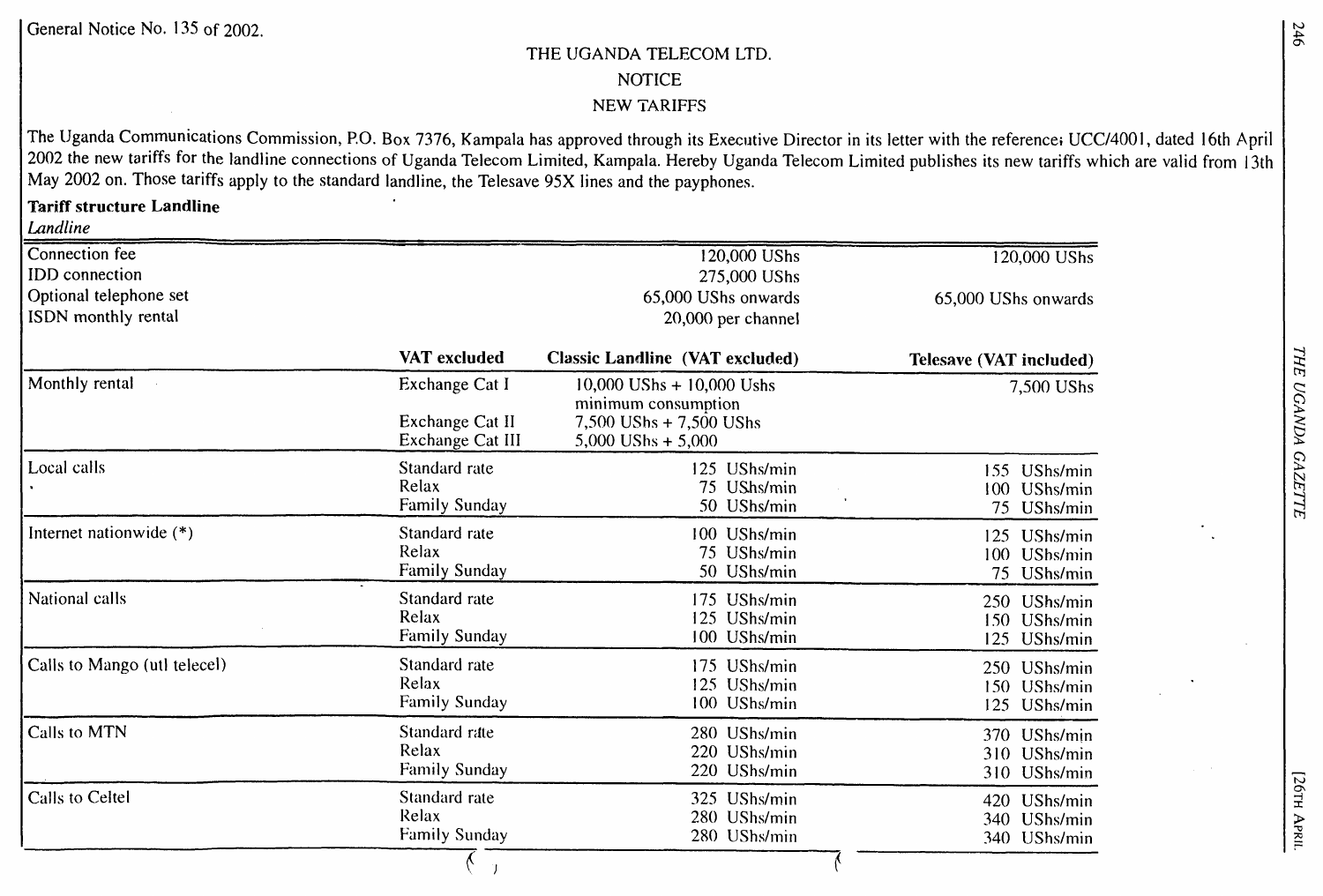| Calls to East Africa, Burundi, Rwanda   | Standard rate<br>Relax<br>Family Sunday | 650 UShs/min<br>600 UShs/min<br>600 UShs/min | 800 UShs/min<br>750-<br>UShs/min<br>750 UShs/min |
|-----------------------------------------|-----------------------------------------|----------------------------------------------|--------------------------------------------------|
| UK & South Africa & North America       | Standard rate<br><b>Family Sunday</b>   | 1,300 UShs/min<br>900 UShs/min               | .1,755 UShs/min<br>1,315 UShs/min                |
| India & UAE                             | Standard rate<br>Family Sunday          | 1,600 UShs/min<br>1.400 UShs/min             | 2,340 UShs/min<br>1,755<br>UShs/min              |
| Europe                                  | Standard rate<br>Family Sunday          | 1,450 UShs/min<br>.000 UShs/min              | 1,870 UShs/min<br>1,405<br>UShs/min              |
| Middle East & South and Central America | Standard rate<br>Family Sunday          | 1,800 UShs/min<br>.400 UShs/min              | 2,550 UShs/min<br>1,910 UShs/min                 |
| Asia & Australia & New Zealand          | Standard rate<br><b>Family Sunday</b>   | .800 UShs/min<br>1,400 UShs/min              | $2,550$ UShs/min<br>1,910<br>UShs/min            |
| Africa                                  | Standard rate<br><b>Family Sunday</b>   | .800 UShs/min<br>1,400 UShs/min              | 2,550 UShs/min<br>1,910<br>UShs/min              |
| Special countries (e.g. Cuba)           | Standard rate<br><b>Family Sunday</b>   | 3,000 UShs/min<br>3,000 UShs/min             | UShs/min<br>3,500<br>UShs/min<br>3,500           |

**Relax: weekday (incl Saturday) 19:00 to 07:00hrs**

**Family Sunday: Sunday 00:00 to 24:00 hrs incl. public holidays**

**(\*) Internet countrywide: available' in most of the: areas for UCC approved ISP's**

**ISP's must have 049 area code provided by Uganda telecom**

# **Tariff structure Payphone VAT included**

| Payphone (VAT included)        |                      |                | New tariffs  | <b>RG</b> |
|--------------------------------|----------------------|----------------|--------------|-----------|
| Card units                     |                      | 100            | 20,000 UShs  |           |
|                                |                      | 50             | 11,000 UShs  |           |
|                                |                      | 20             | 5,400 UShs   |           |
|                                |                      | 10             |              | LIGHAR !  |
| Token                          |                      | 50 s           | 2,000 UShs   |           |
|                                |                      | $\cdot$ 20 s   | 800 UShs     |           |
|                                |                      | 5 <sub>s</sub> | 200 UShs     |           |
| Local calls (seconds per unit) | Standard rate        |                | 200 UShs/min |           |
|                                | Relax                |                | 133 UShs/min |           |
|                                | <b>Family Sunday</b> |                | 100 UShs/min |           |
| National calls                 | Standard rate        |                | 279 UShs/min |           |
|                                | Relax                |                | 240 UShs/min |           |
|                                | <b>Family Sunday</b> |                | 200 UShs/min |           |

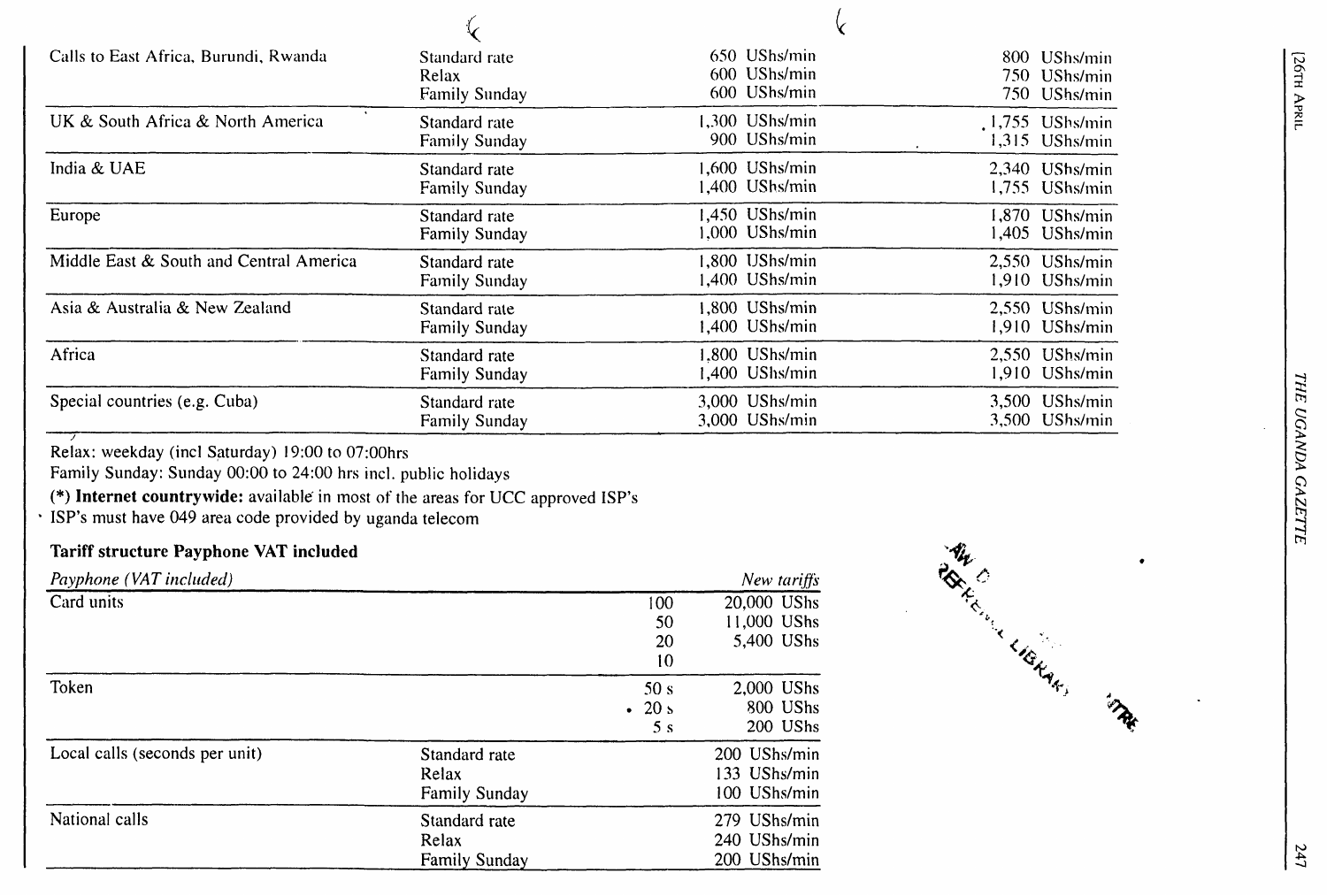| Calls to Mango (UTL Telecel)            | Standard rate<br>Relax<br><b>Family Sunday</b> | 279 UShs/min<br>240 UShs/min<br>200 UShs/min   |
|-----------------------------------------|------------------------------------------------|------------------------------------------------|
| Calls to MTN                            | Standard rate<br>Relax<br><b>Family Sunday</b> | 400 UShs/min<br>400 UShs/min<br>400 UShs/min   |
| Calls to Celtel                         | Standard rate<br>Relax<br>Family Sunday        | 500 UShs/min<br>500 UShs/min<br>500 UShs/min   |
| Calls to East Africa, Burundi, Rwanda   | Standard rate<br>Relax<br><b>Family Sunday</b> | 1,000 UShs/min<br>857 UShs/min<br>857 UShs/min |
| UK & South Africa & North America       | Standard rate<br><b>Family Sunday</b>          | 2,000 UShs/min<br>1,500 UShs/min               |
| India                                   | Standard rate<br><b>Family Sunday</b>          | 2,667 UShs/min<br>2,000 UShs/min               |
| Europe                                  | Standard rate<br><b>Family Sunday</b>          | $2,400$ UShs/min<br>2,000 UShs/min             |
| Middle East & South and Central America | Standard rate<br>Family Sunday                 | 2,857 UShs/min<br>2,182 UShs/min               |
| Asia & Australia & New Zealand          | Standard rate<br><b>Family Sunday</b>          | 2,857 UShs/min<br>2,182 UShs/min               |
| Africa                                  | Standard rate<br>Family Sunday                 | 2,857 UShs/min<br>2,182 UShs/min               |
| Special countries (e.g. Cuba)           | Standard rate<br><b>Family Sunday</b>          | 3,333 UShs/min<br>3,333 UShs/min               |

**Relax: weekday (incl Saturday) 19:00 to 07:00hrs Family Sunday: Sunday 00:00 to 24:00 hrs incl. public holidays**

# **List of special countries**

| Country          |              |                  |                 |                     |                                     |                 |
|------------------|--------------|------------------|-----------------|---------------------|-------------------------------------|-----------------|
| Afghanistan      | Cook Islands | Ethiopia         | Micronesia      | Northern Marianas   | $\frac{1}{2}$ St. Pierre & Miquelon | Vietnam         |
| Ascension Island | Cuba         | Fiii             | Nauru           | Samoa (Western)     | Tonga                               | Wallis & Futuna |
| Cambodia         | Diego Garcia | Iraq             | New Caledonia   | Sao Tome & Principe | Tuvalu                              | Yemen           |
| Comoros          | Eritrea      | Marshall Islands | Norfolk Islands | St Helena           | Vanuatu                             |                 |

**Dated at Kampala, this 24th day of April, 2002. SALES AND MARKETING**

 $\bullet$ 

248